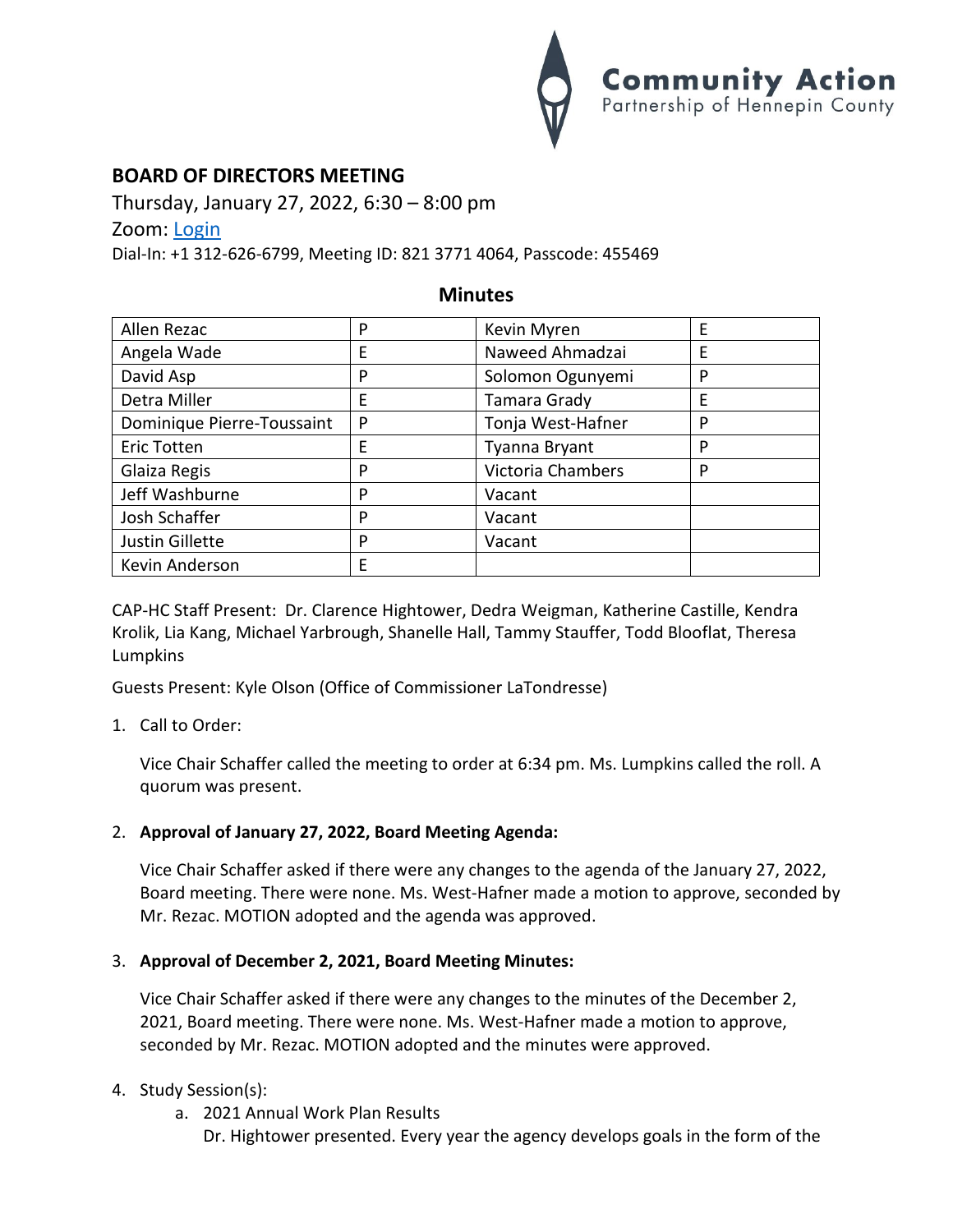Annual Work Plan that will advance the organization. Dr. Hightower gave an overview of the results of the 2021 Annual Work Plan. There were 36 goals in the Work Plan. Of the 36 total goals, 28 were "Met" and 8 were "Not Met". Dr. Hightower reviewed the goals that were "Not Met". These goals will be carried over to the 2022 Annual Work Plan for completion. The 2022 Annual Work Plan will be presented to the Board in February for approval.

b. 2022 Program Proposed Targets

Dr. Hightower presented. In 2019 and 2020, the agency had some program challenges with getting programs out to the community. Because of the this, CAP-HC sub-granted with other organizations to help spend funds and run programs. In 2021, the agency was able to re-build and train staff to offer these programs in house. Dr. Hightower reviewed the total number of households served in 2020 and 2021 as well as the proposed number of households to be served in 2022. In 2021, the number of Energy Assistance households served decreased by about 5,000 from 2020. This may be due to other organizations that were providing COVID Relief funds. Dr. Hightower reviewed the projected 2022 numbers for the other CAP-HC programs offered.

### 5. **October and November 2021 Financial Statements and December 2021 Cash Flow Report:**

Mr. Rezac reported that the Finance and Audit Committee met and had a quorum. He led the Board through the financial narrative of the October and November 2021 financial statements. For October 2021, CAP-HC finished with a deficit in net assets of (\$1,246) which increased the year-to-date deficit to (\$45,757). The deficit for the month was the result of depreciation and expense amounts of funds recognized as revenue in prior fiscal years, offset by small amounts of interest from the MAGIC and checking accounts and donations received. The spending of these funds previously recognized in prior years was anticipated and has been budgeted for in the 2021 budget. For November 2021, CAP-HC finished with an excess in net assets of \$182 which decreased the year-to-date deficit to (\$45,575). The excess revenue for the month was the result of small amounts of interest from the MAGIC and checking accounts and donations received in November, offset by depreciation and expense amounts of funds recognized as revenue in prior fiscal years. The December Cash Flow Projection and the Grant Expenditure Status Report were also reviewed.

Mr. Rezac recommended that the Board accepts the October and November 2021 financial statements, subject to audit, so no separate motion is required. Motion adopted. There were no further questions or comments.

6. Grant Application Report:

Ms. Krolik presented. The Getting to Work Grant for the Vehicle Repair Program in the amount of \$150,000 was funded in full. The MN Homeownership Center Grant in the amount of \$72,665 has been received for the Housing Stability Counseling Program. A letter of intent has been submitted to the Shavlik Family Foundation to support a donor and grants database. A couple of applications have been submitted to Big Lots and Ameriprise for smaller grants. The grant application for the Greater Twin Cities United Way was denied.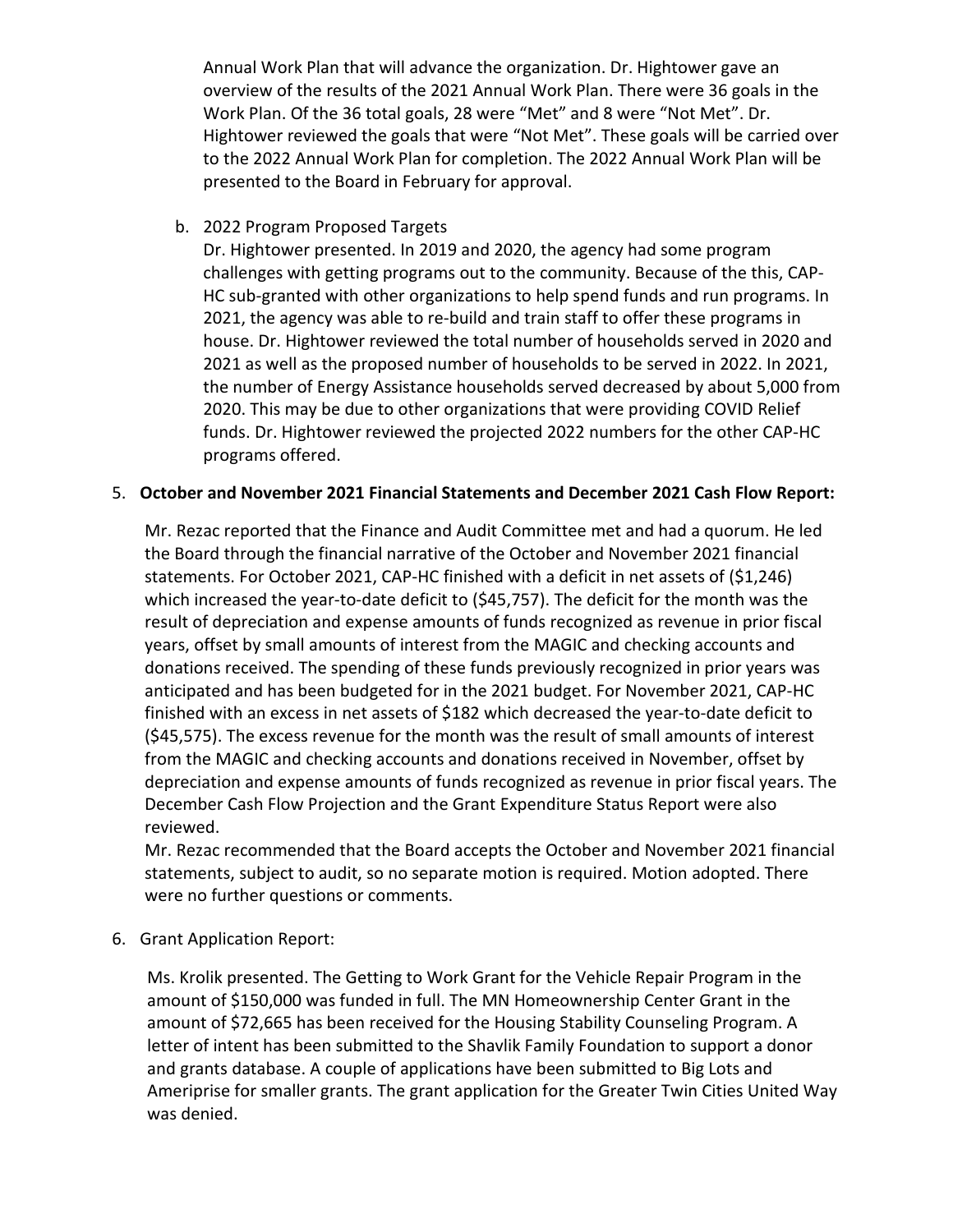7. Finance and Audit Committee Update:

Mr. Rezac commented that the committee met and had quorum. In addition to the financial statements, the committee reviewed the Legislative Approach and Priorities. The agency credit card limit was discussed as well as the staffing of the Finance department.

8. Human Resource Committee Update:

Committee Chair Schaffer shared that the HR Committee met and had a quorum. The committee discussed the Legislative Approach & Priorities and Data Classification Policy. The committee also received an update on the hiring and vacancies of the agency. There are currently 10 open positions across the agency including the HR Director position. The HR Director position description will be shared with the CAP-HC board members to share with their networks.

9. Program Planning & Evaluation (P&E) Committee Update:

Committee Vice Chair Bryant shared that the P&E Committee met and had a quorum. The committee discussed the Legislative Approach & Priorities and Data Classification Policy. The CSBG CARES Act Supplemental Grant Status was discussed as well as the Monthly Program Data Report, Grant Application Report, and the Client Satisfaction Survey Reports. Ms. Hall shared a program highlight that one of the participants in the Employment Readiness program found employment.

10. Monthly Program Data Report:

Ms. Hall presented. This report gives the year-to-date program totals as well as totals for the month of December 2021. For the month of December, 2,370 households were served. Year to date, 11,771 households have been served, of which 10,176 were for the Energy Assistance Program. The total number of households served by the various other programs were also reviewed.

11. Client Satisfaction Survey Results:

Ms. Krolik presented. CAP-HC regularly solicits feedback from clients as part of its continuous improvement efforts. Clients are contacted on a quarterly basis. The results of the survey were for clients served during July 1, 2021 – September 30, 2021. A total of 160 surveys were distributed via email to Client Services clients and 1,837 to Energy Assistance Program (EAP) clients. Of the 160 surveys distributed, 29 were completed. Of the 1,837 EAP surveys distributed, 214 were completed. The demographic information of those completing the surveys was discussed. Survey respondents reported high levels of satisfaction with the Client Services department. Survey respondents reported moderate levels of satisfaction with the Energy Services department. In order to improve the client experience, CAP-HC requests permission to follow up with survey respondents.

## 12. Executive Director Update:

a. HR Director Update

Dr. Hightower commented on the sudden passing of Sam Miller. He attended the memorial service as the representative of the agency and was able to share a few words with the family. Flowers were sent to the family on behalf of the agency. A thank you card was received from the family yesterday. CAP-HC was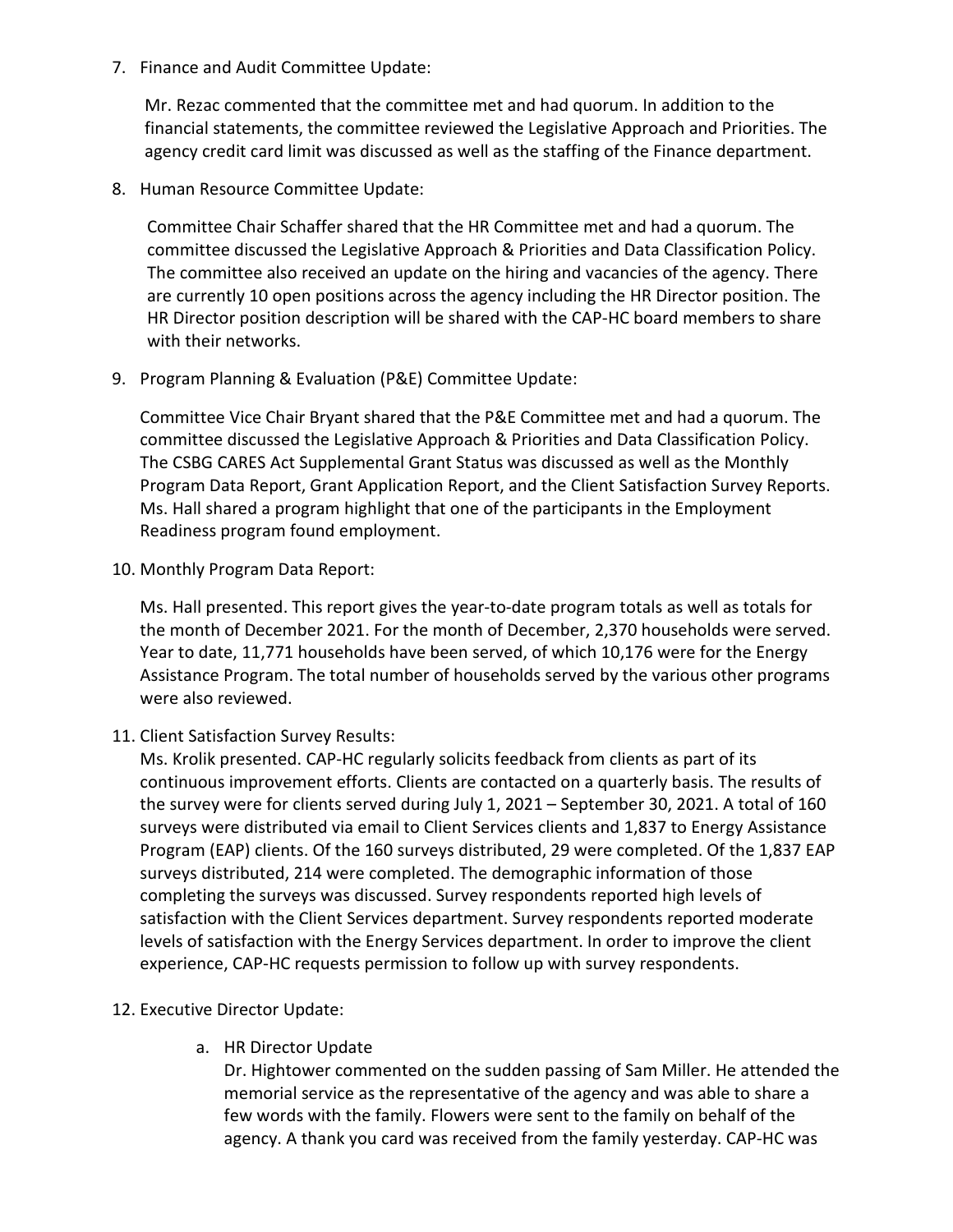able to hire Dedra Weigman as a consultant to get the agency through the process of hiring a new HR Director.

b. Property Search Update

The agency began this process with four properties on the list. Two properties have been eliminated from the list due to lack of bus service and a water infiltration issue at one of the properties. Two properties remain on the list, 5353 Wayzata Blvd and the current CAP-HC location. Staff is still in the negotiating process and Dr. Hightower is hoping to send an email to the board within the next week with a decision on how the agency plans to move forward.

c. CSBG CARES Act Supplemental Grant Status Update The expenditure status of the CSBG CARES Act Supplemental Grant was reviewed as of December 31, 2021. The grant period is July 1, 2020 – September 20, 2022. The total award amount is \$2,254,017. The grant period is currently 66% expended and the overall budget is 44% expended. A total of \$1,008,763 has been spent down. CAP-HC has sub-granted with Youthprise to spend down some of the funding.

### 13. New Business:

- a. **Seat Josh Schaffer to Private Sector from Public Sector** -- Chair Asp Councilmember Jeremy Schroeder was not re-elected, therefore, Josh Schaffer will no longer represent the Public Sector. The Private Sector members have voted to accept Mr. Schaffer to the Private Sector. Motion made by Ms. Bryant to accept Josh Schaffer to the Private Sector of the Board, Seconded by Ms. West-Hafner. Discussion, none. Motion approved.
- c. **Board Member Resignation: Alysen Nesse** -- Chair Asp Alysen Nesse resigned her position from the Public Sector of the Board due to a job change and other commitments. Motion made by Mr. Rezac to accept Alysen Nesses' resignation, Seconded by Ms. West-Hafner. Discussion, none. Motion approved.
- d. **2022 Legislative Approach & Timeline and Priorities** -- Ms. Krolik The 2022 Legislative Approach and Timeline was reviewed and discussed. Due to CAP-HC's current funding sources, the agency cannot engage in lobbying

activities. It therefore does not and will not advocate for or against any specific piece of legislation. CAP-HC pursues its advocacy goals through an educational lens. This includes sharing information about the needs and experiences of community members to expand policymakers' awareness of the impact and / or urgency of legislation. Throughout the legislative session, designated CAP-HC staff will provide legislative updates to the Board of Directors. The 2022 Legislative Priorities were also reviewed and discussed. There are four priorities for 2022: Affordable Housing Supply, Pre-Eviction Notice and Expungement Reform, Expansion of Asset-Building Programs, and Auto Insurance Affordability. CAP-HC also supports the advocacy efforts of several coalitions of which it is a member by offering input, direction, and educational support for their legislative agendas. Those coalitions include, Minnesota Community Action Partnership, Minnesota Asset Building Coalition, and Homes for All.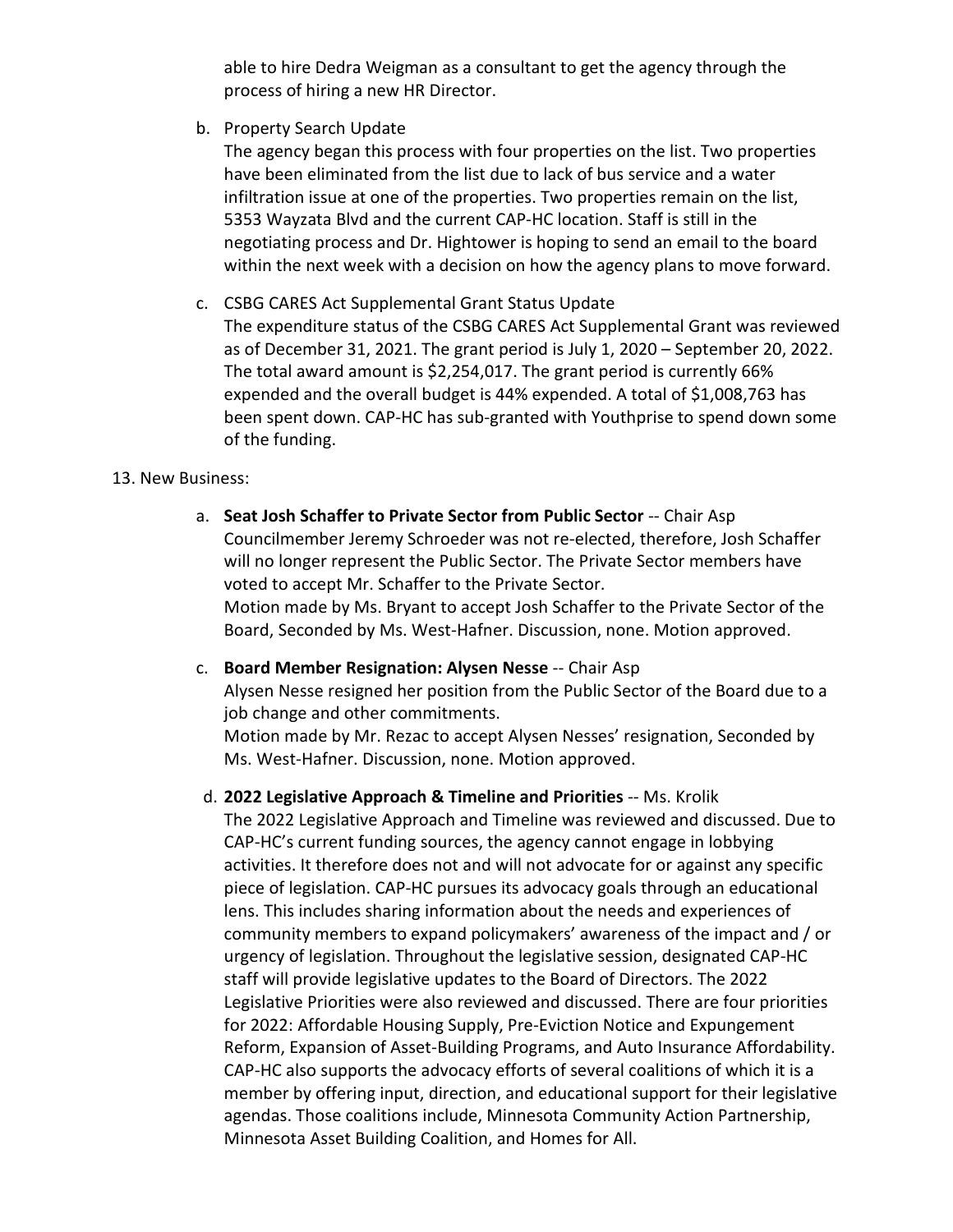Staff is seeking approval of the 2022 Legislative Approach & Timeline and Priorities. Motion made by Ms. Bryant, Seconded by Mr. Pierre-Toussaint. Discussion, none. Motion approved.

#### e. **Data Classification Policy** -- Ms. Krolik

The purpose of the policy is to create a framework for classifying data, based on its sensitivity and value to CAP-HC, in order to properly secure sensitive information. This policy applies to any form of data, including paper documents and digital files, stored on any type of media. This policy applies to all employees, board members, volunteers, or others who are authorized to access data as part of their relationship with CAP-HC.

Staff is seeking approval to accept the Data Classification Policy. Motion made by Mr. Rezac, Seconded by Mr. Schaffer. Discussion, none. Motion approved.

#### f. **Grant Summary: Otto Bremer Trust** -- Ms. Krolik

CAP-HC is seeking funding for the Rapid Rehousing Program to implement supportive housing services to adults experiencing homelessness in Hennepin County. Funding from Otto Bremer Trust will support staffing for case management services, application fees, rent, and basic needs as homeless individuals transition to permanent housing. The grant amount is \$100,000 and the grant term is May 2022 – April 2023.

Staff is seeking approval to submit the Otto Bremer Trust Grant Application. Motion made by Ms. Regis, Seconded by Ms. Bryant. Discussion, none. Motion approved.

g. **Grant Summary: Energy Assistance Proactive Proposal** -- Ms. Stauffer CAP-HC is seeking \$83,000 in additional Energy Assistance Program Proactive funding from the MN Department of Commerce. Proposed funding will support staffing for administering an Energy Conservation Client Education and the building of Self Sufficiency Skills for low-income Energy Assistance approved households. The program would consist of a series of Energy Conservation Videos, Podcasts, Materials, Live Q&A Sessions, "How to" Videos and blogs that would be available in English, Spanish, Somali and Hmong. Staff is seeking approval to submit the grant proposal to the Department of Commerce for the Energy Assistance Proactive Proposal. Motion made by Ms. Bryant, Seconded by Ms. West-Hafner. Discussion, none. Motion approved.

#### h. **2022 CAP-HC Holiday Schedule** -- Dr. Hightower

Dr. Hightower presented the 2022 CAP-HC Holiday Schedule. CAP-HC will observe 12 holidays including one Floating Holiday in 2022. Staff is seeking approval to accept the 2022 CAP-HC Observed Holiday Schedule. Motion made by Mr. Rezac, Seconded by Ms. West-Hafner. Discussion, none. Motion approved.

#### i. 2022 Preliminary Slate of Officers -- Mr. Rezac

Mr. Rezac chaired the 2022 Nominating Committee. The committee consisted of Mr. Rezac, Ms. Bryant, Mr. Gillette, Ms. Chambers, and Mr. Ahmadzai. Mr. Rezac shared the current preliminary list of officers for 2022. The Chair would be Josh Schaffer, Vice Chair would be Allen Rezac, Treasurer would be Kevin Myren, Secretary would be Tyanna Bryant, and the Member-At-Large would be Victoria